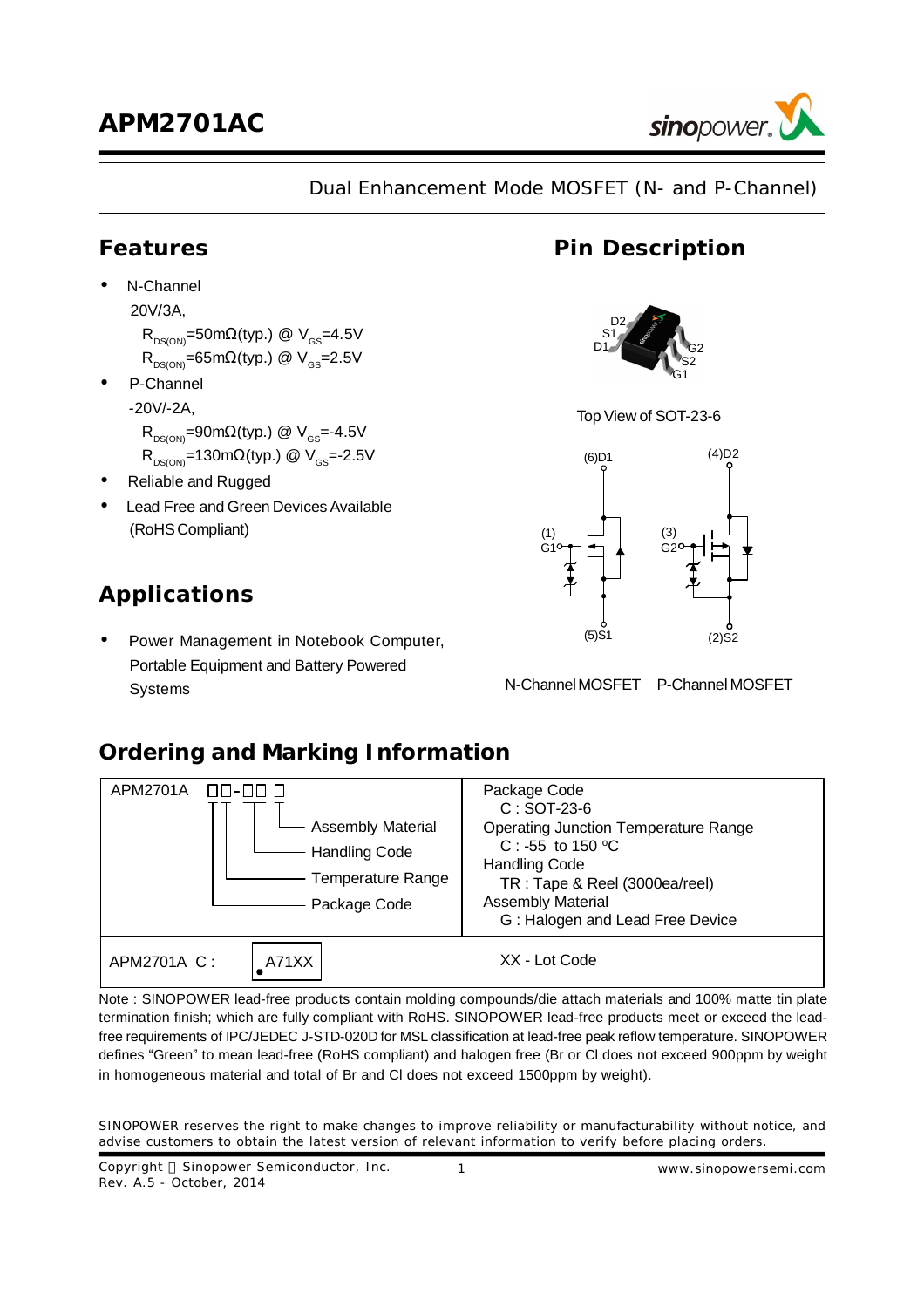

## **Absolute Maximum Ratings** (T<sub>A</sub> = 25°C unless otherwise noted)

|                             | <b>Parameter</b>                       | Rating                | Unit    |              |   |
|-----------------------------|----------------------------------------|-----------------------|---------|--------------|---|
| Symbol                      |                                        | N-Channel P-Channel   |         |              |   |
| $V_{DSS}$                   | Drain-Source Voltage                   | 20                    | $-20$   |              |   |
| $V_{GSS}$                   | Gate-Source Voltage                    | ±12                   | ±12     |              |   |
| $I_D^*$                     | <b>Continuous Drain Current</b>        | $V_{GS}$ = $\pm$ 4.5V | 3       | $-2$         | A |
| $I_{DM}$ *                  | 300µs Pulsed Drain Current             |                       | $12 \,$ | -8           |   |
| $\mathsf{I}_{\mathsf{S}}^*$ | Diode Continuous Forward Current       | 1                     | $-1$    | A            |   |
| $T_{J}$                     | Maximum Junction Temperature           | 150                   |         | °C           |   |
| $T_{\text{STG}}$            | Storage Temperature Range              | $-55$ to 150          |         |              |   |
| $P_D^*$                     |                                        | $T_A = 25^\circ C$    |         | 0.83         | W |
|                             | <b>Power Dissipation</b>               | $T_A = 100^{\circ}C$  |         | 0.3          |   |
| $R_{\theta JA}^*$           | Thermal Resistance-Junction to Ambient | 150                   |         | $\degree$ CM |   |

Note : \*Surface Mounted on 1in**2** pad area, t ≤ 10sec.

## **Electrical Characteristics**  $(T_A = 25^\circ C$  unless otherwise noted)

| Symbol       | <b>Parameter</b>                       | <b>Test Conditions</b>                       | Min.    | Typ.   | Max.                     | Unit  |           |
|--------------|----------------------------------------|----------------------------------------------|---------|--------|--------------------------|-------|-----------|
|              | <b>Static Characteristics</b>          |                                              |         |        |                          |       |           |
| $BV_{DSS}$   | Drain-Source Breakdown                 | $V_{GS}$ =0V, $I_{DS}$ =250µA                | $N$ -Ch | 20     |                          |       | V         |
|              | Voltage                                | $V_{\text{GS}}$ =0V, $I_{\text{DS}}$ =-250µA | P-Ch    | $-20$  | $\overline{\phantom{a}}$ | ۰     |           |
|              |                                        | $V_{DS}$ =16V, $V_{GS}$ =0V                  | $N$ -Ch |        |                          | 1     |           |
|              | Zero Gate Voltage Drain                | $T = 85^{\circ}$ C                           |         |        |                          | 30    |           |
| $I_{DSS}$    | Current                                | $V_{DS} = -16V$ , $V_{GS} = 0V$              | P-Ch    | ٠      |                          | -1    | μA        |
|              |                                        | $T_{\rm J} = 85^{\circ}C$                    |         |        |                          | $-30$ |           |
| $V_{GS(th)}$ | Gate Threshold Voltage                 | $V_{DS} = V_{GS}$ , $I_{DS} = 250 \mu A$     | N-Ch    | 0.5    | 0.7                      | 1     | $\vee$    |
|              |                                        | $V_{DS}$ = $V_{GS}$ , $I_{DS}$ =-250µA       | P-Ch    | $-0.5$ | $-0.7$                   | -1    |           |
|              | Gate Leakage Current                   | $V_{GS}$ = $\pm$ 10V, $V_{DS}$ =0V           | N-Ch    |        |                          | ±10   |           |
| $I_{GSS}$    |                                        | P-Ch                                         |         | ۰      |                          | ±10   | μA        |
| $R_{DS(ON)}$ |                                        | $V_{GS}$ =4.5V, $I_{DS}$ =3A                 | N-Ch    | ۰      | 50                       | 65    |           |
|              | a  Drain-Source On-State<br>Resistance | $V_{GS}$ =-4.5V, $I_{DS}$ =-2A               | P-Ch    | ٠      | 90                       | 120   |           |
|              |                                        | $V_{GS}$ =2.5V, $I_{DS}$ =1.7A               | N-Ch    |        | 65                       | 90    | $m\Omega$ |
|              |                                        | $V_{GS}$ =-2.5V, $I_{DS}$ =-1A               | P-Ch    |        | 130                      | 180   |           |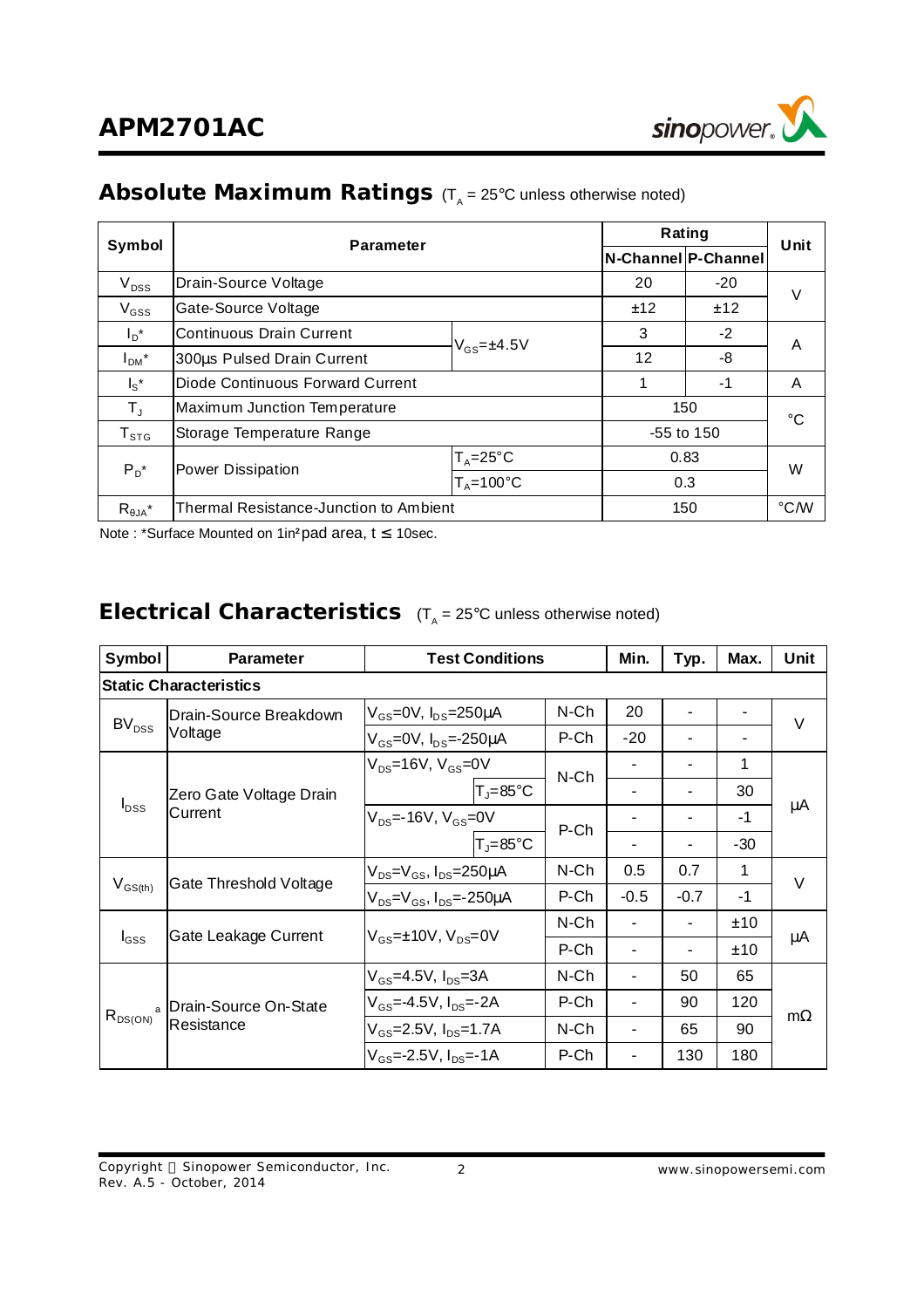

## **Electrical Characteristics (Cont.)** (T<sub>A</sub> = 25°C unless otherwise noted)

| Symbol                       | <b>Parameter</b>                         | <b>Test Conditions</b>                                                                  | Min.    | Typ.                         | Max.   | <b>Unit</b>                  |    |  |
|------------------------------|------------------------------------------|-----------------------------------------------------------------------------------------|---------|------------------------------|--------|------------------------------|----|--|
| <b>Diode Characteristics</b> |                                          |                                                                                         |         |                              |        |                              |    |  |
| $V_{SD}^{\quad a}$           |                                          | $I_{SD}$ =0.5A, $V_{GS}$ =0V                                                            | N-Ch    | $\blacksquare$               | 0.7    | 1.3                          | V  |  |
|                              | Diode Forward Voltage                    | $I_{SD} = -0.5A$ , $V_{GS} = 0V$                                                        | P-Ch    | ÷,                           | $-0.7$ | $-1.3$                       |    |  |
|                              |                                          | N-Channel                                                                               | N-Ch    | ÷,                           | 11     | $\blacksquare$               |    |  |
| $t_{rr}$                     | Reverse Recovery Time                    | $I_{SD} = 3A$ ,<br>$dl_{SD}/dt = 100A/µs$                                               | P-Ch    | ÷,                           | 12     | $\overline{\phantom{a}}$     | ns |  |
|                              | Reverse Recovery Charge                  | P-Channel<br>$I_{SD} = -2A$ ,                                                           | $N$ -Ch | $\overline{\phantom{0}}$     | 4      | $\overline{\phantom{0}}$     | nC |  |
| $Q_{rr}$                     |                                          | $dl_{SD}/dt = 100A/\mu s$                                                               | P-Ch    | ÷,                           | 4      | $\overline{\phantom{a}}$     |    |  |
|                              | Dynamic Characteristics <sup>b</sup>     |                                                                                         |         |                              |        |                              |    |  |
|                              |                                          | N-Channel                                                                               | N-Ch    | $\overline{a}$               | 300    |                              |    |  |
| $C_{iss}$                    | Input Capacitance                        | $V_{GS} = 0V$ ,<br>$V_{DS} = 10V$ ,                                                     | P-Ch    | $\qquad \qquad \blacksquare$ | 375    |                              |    |  |
|                              |                                          | Frequency=1.0MHz                                                                        | N-Ch    | $\overline{\phantom{a}}$     | 70     | $\blacksquare$               |    |  |
|                              | Output Capacitance<br>$C_{\text{oss}}$   | P-Channel                                                                               | P-Ch    | $\overline{\phantom{0}}$     | 70     | -                            | pF |  |
|                              | <b>Reverse Transfer</b><br>Capacitance   | $V_{GS} = 0V$ ,<br>$V_{DS} = -10V$ ,                                                    | $N$ -Ch | -                            | 50     | -                            |    |  |
| $C_{\mathsf{rss}}$           |                                          | Frequency=1.0MHz                                                                        | P-Ch    | $\overline{\phantom{0}}$     | 50     | $\overline{\phantom{a}}$     |    |  |
|                              | Turn-on Delay Time                       |                                                                                         | N-Ch    | $\overline{\phantom{0}}$     | 4      | 8                            |    |  |
| $t_{d(ON)}$                  |                                          | N-Channel                                                                               | P-Ch    | ÷,                           | 6      | 12                           |    |  |
|                              | Turn-on Rise Time                        | $V_{DD}$ =10V, R <sub>L</sub> =10 $\Omega$ ,<br>$I_{DS}$ =1A, $V_{GEN}$ =4.5V,          | N-Ch    | $\overline{\phantom{0}}$     | 14     | 26                           |    |  |
| $T_{r}$                      |                                          | $R_G = 6\Omega$                                                                         | P-Ch    | ÷,                           | 14     | 26                           |    |  |
|                              | <b>Turn-off Delay Time</b>               | P-Channel                                                                               | N-Ch    |                              | 21     | 39                           | ns |  |
| $t_{d(OFF)}$                 |                                          | $V_{DD} = -10V$ , R <sub>L</sub> =10 $\Omega$ ,<br>$I_{DS} = -1A$ , $V_{GEN} = -4.5V$ , | P-Ch    | $\overline{\phantom{0}}$     | 27     | 50                           |    |  |
|                              | <b>Turn-off Fall Time</b>                | $R_G = 6\Omega$                                                                         | $N$ -Ch | ÷,                           | 5      | 10                           |    |  |
| $T_{f}$                      |                                          |                                                                                         | P-Ch    | L,                           | 5      | 10                           |    |  |
|                              | Gate Charge Characteristics <sup>b</sup> |                                                                                         |         |                              |        |                              |    |  |
|                              |                                          |                                                                                         | N-Ch    | $\blacksquare$               | 4.1    | 6                            |    |  |
| $Q_{q}$                      | <b>Total Gate Charge</b>                 | N-Channel<br>$V_{DS} = 10V$ , $V_{GS} = 4.5V$ ,                                         | P-Ch    | $\blacksquare$               | 4.2    | 6                            |    |  |
|                              |                                          | $I_{DS}=3A$                                                                             | N-Ch    | $\blacksquare$               | 0.4    | $\overline{\phantom{0}}$     |    |  |
| $Q_{gs}$                     | Gate-Source Charge                       | P-Channel                                                                               | P-Ch    | $\blacksquare$               | 0.6    | $\overline{\phantom{a}}$     | nC |  |
|                              |                                          | $V_{DS}$ =-10V, $V_{GS}$ =-4.5V,<br>$I_{DS} = -2A$                                      | N-Ch    | $\overline{\phantom{0}}$     | 1.7    | $\overline{\phantom{0}}$     |    |  |
| $Q_{gd}$                     | Gate-Drain Charge                        |                                                                                         | P-Ch    | $\blacksquare$               | 1.3    | $\qquad \qquad \blacksquare$ |    |  |

Note a : Pulse test ; pulse width ≤300μs, duty cycle ≤ 2%. Note b : Guaranteed by design, not subject to production testing.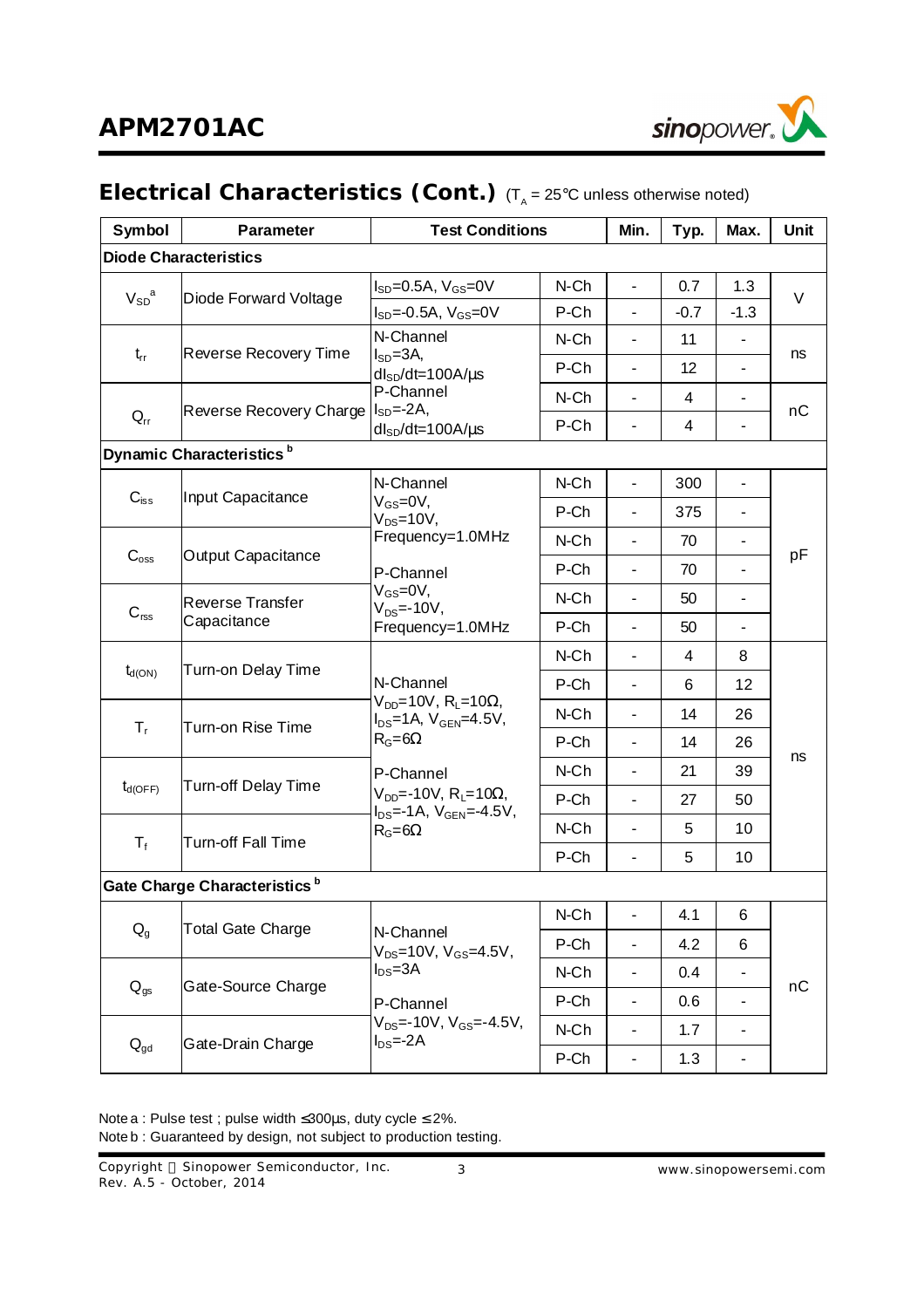

## **Typical Operating Characteristics**

### **N-Channel**



 $V_{DS}$  - Drain - Source Voltage (V)  $V_{DS}$  - Square Wave Pulse Duration (sec)

Copyright © Sinopower Semiconductor, Inc. Rev. A.5 - October, 2014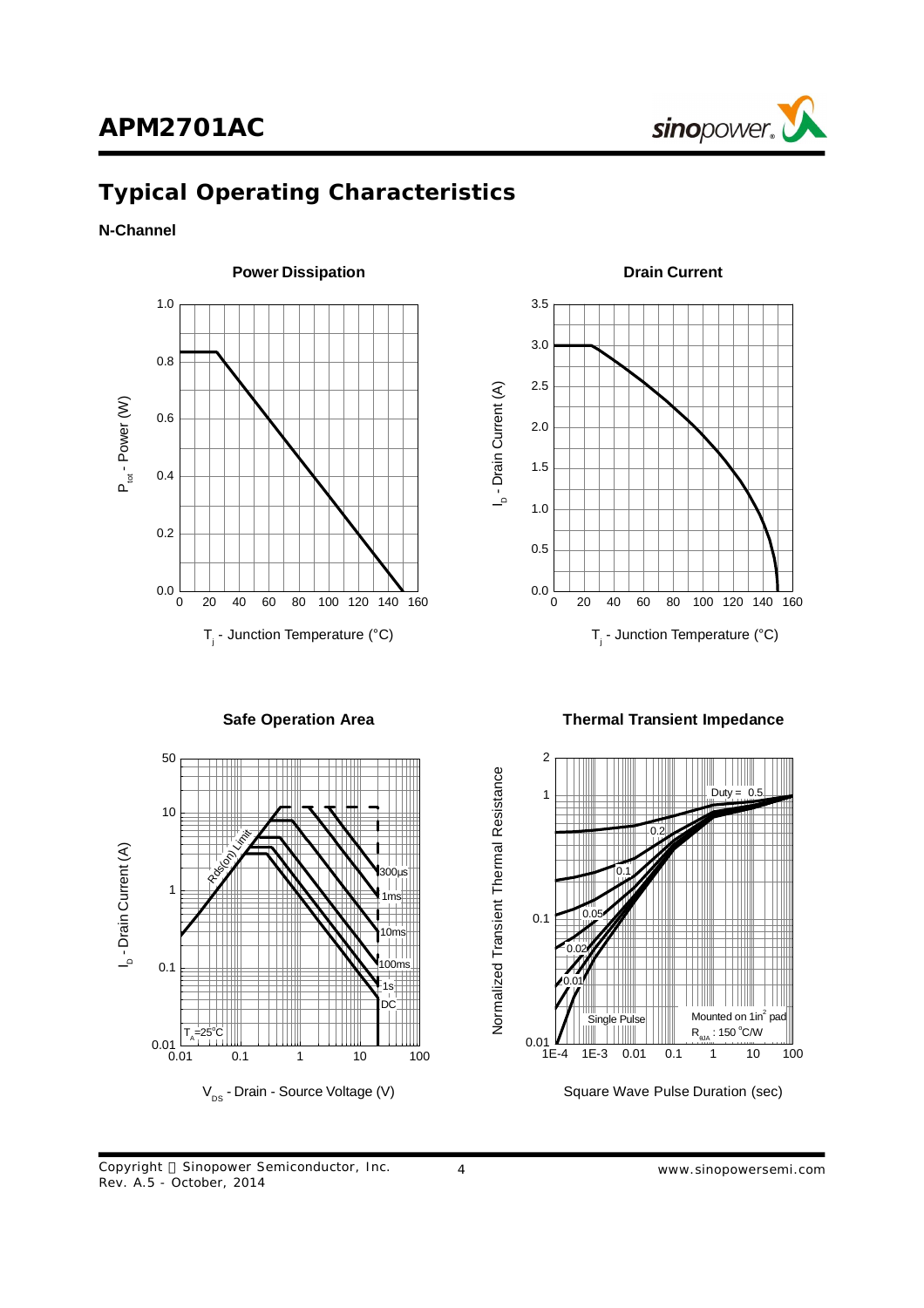

### **N-Channel**



Copyright © Sinopower Semiconductor, Inc. Rev. A.5 - October, 2014

5 *www.sinopowersemi.com*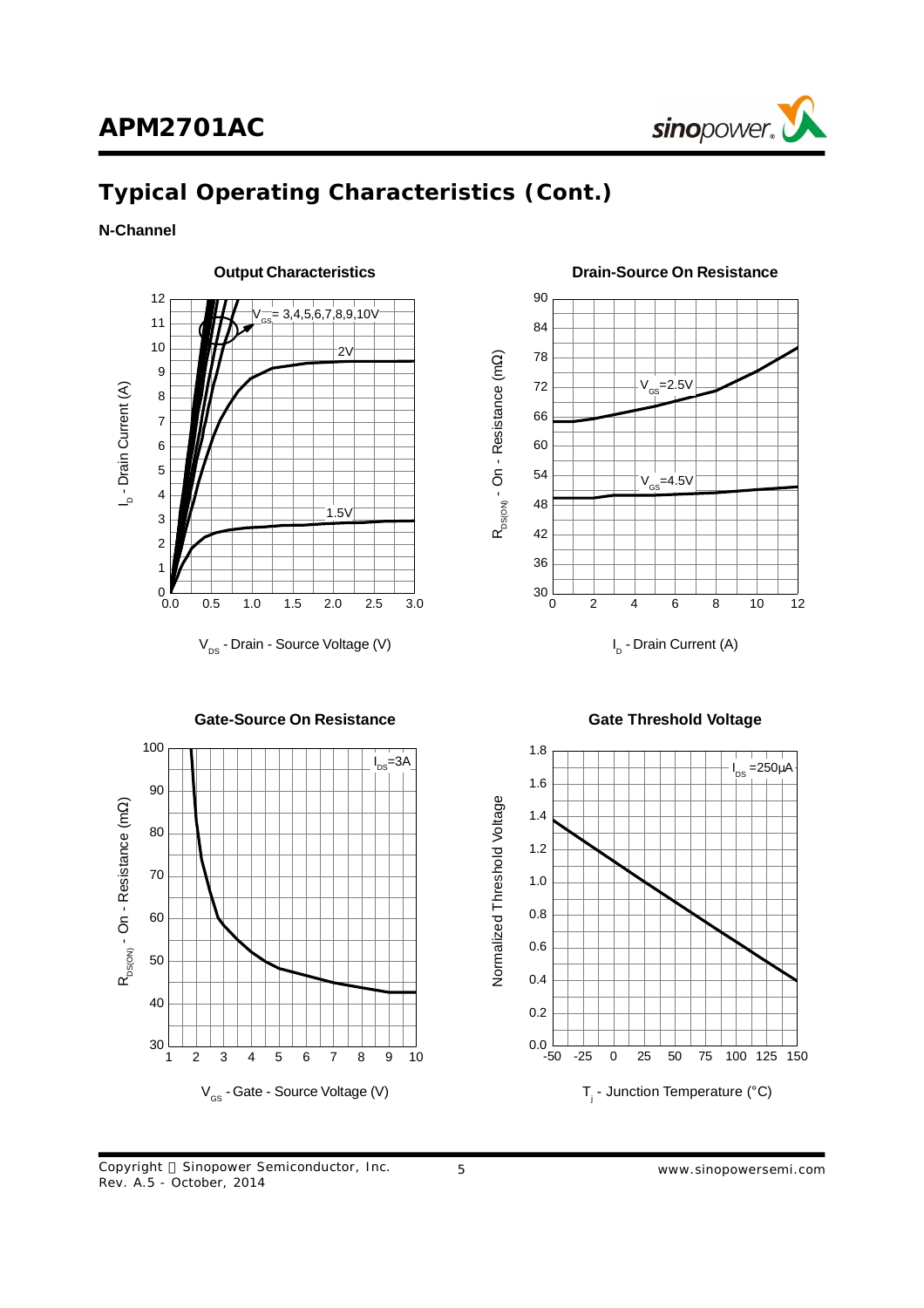

### **N-Channel**



**Drain-Source On Resistance Source-Drain Diode Forward**





 $V_{DS}$  - Drain - Source Voltage (V)



**Capacitance Capacitance Capacitance Capacitance Capacitance Charge**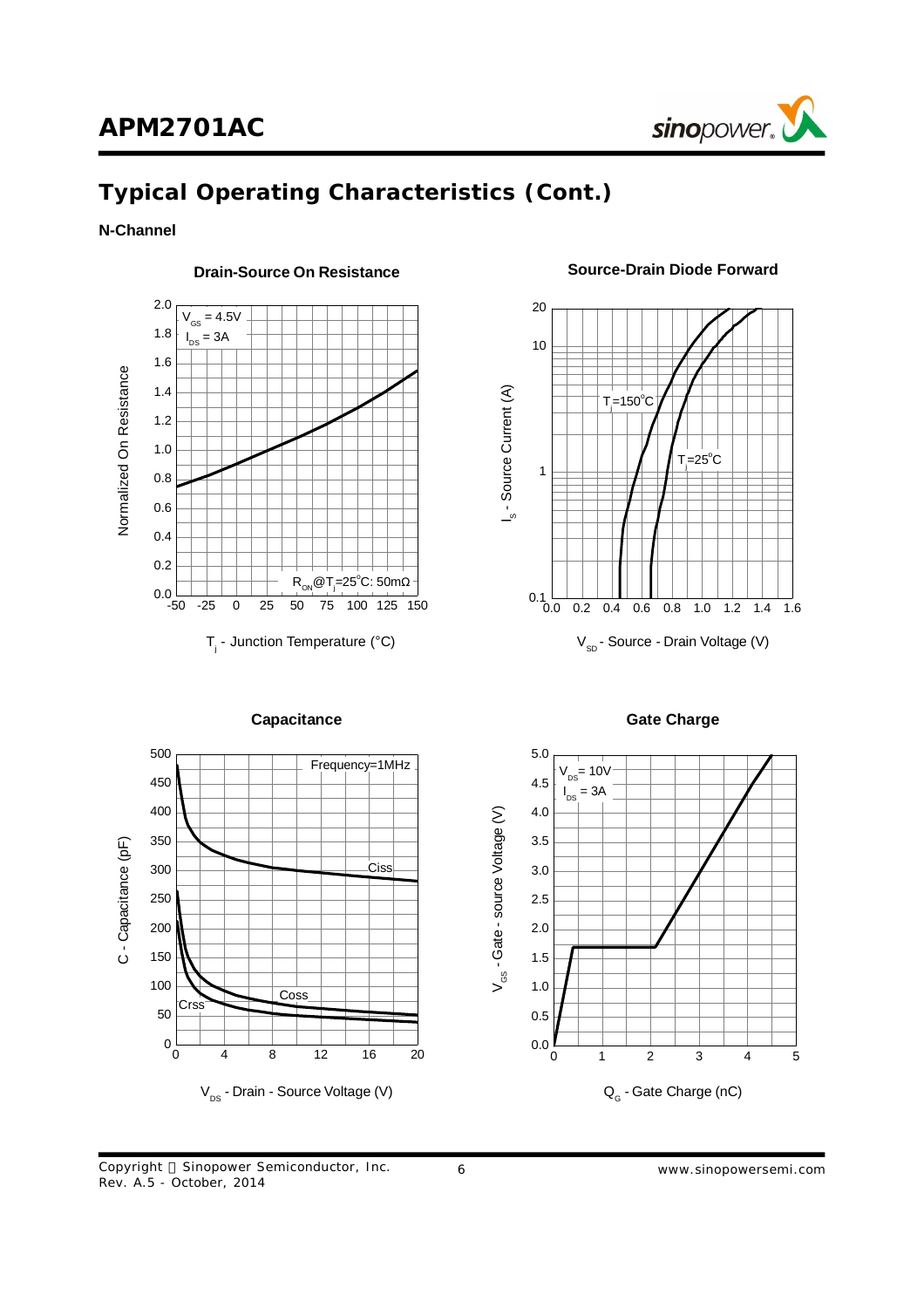

### **P-Channel**





**Safe Operation Area Thermal Transient Impedance**



-V<sub>DS</sub> - Drain - Source Voltage (V) Square Wave Pulse Duration (sec)

Copyright © Sinopower Semiconductor, Inc. Rev. A.5 - October, 2014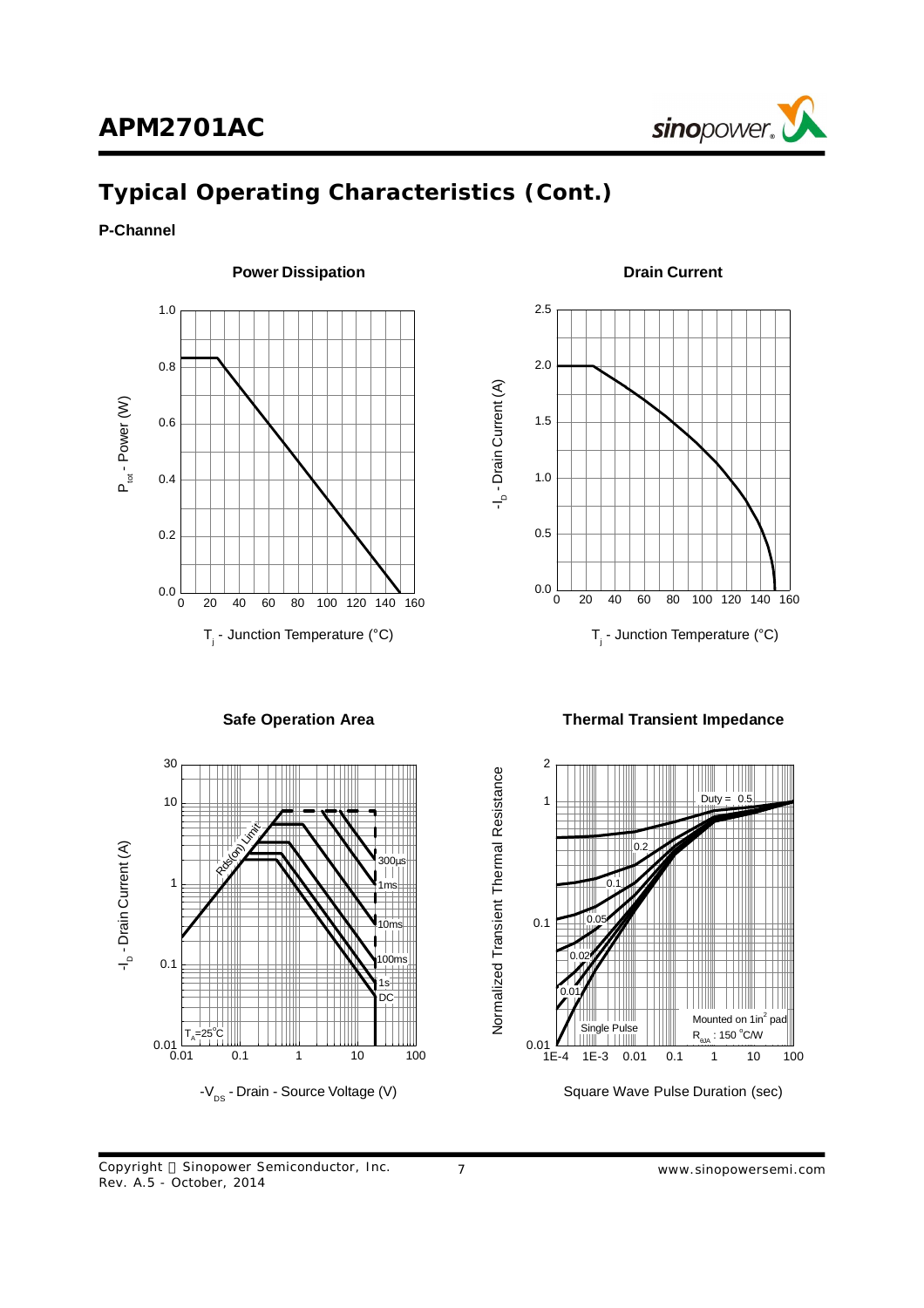

### **P-Channel**



Copyright © Sinopower Semiconductor, Inc. Rev. A.5 - October, 2014

8 *www.sinopowersemi.com*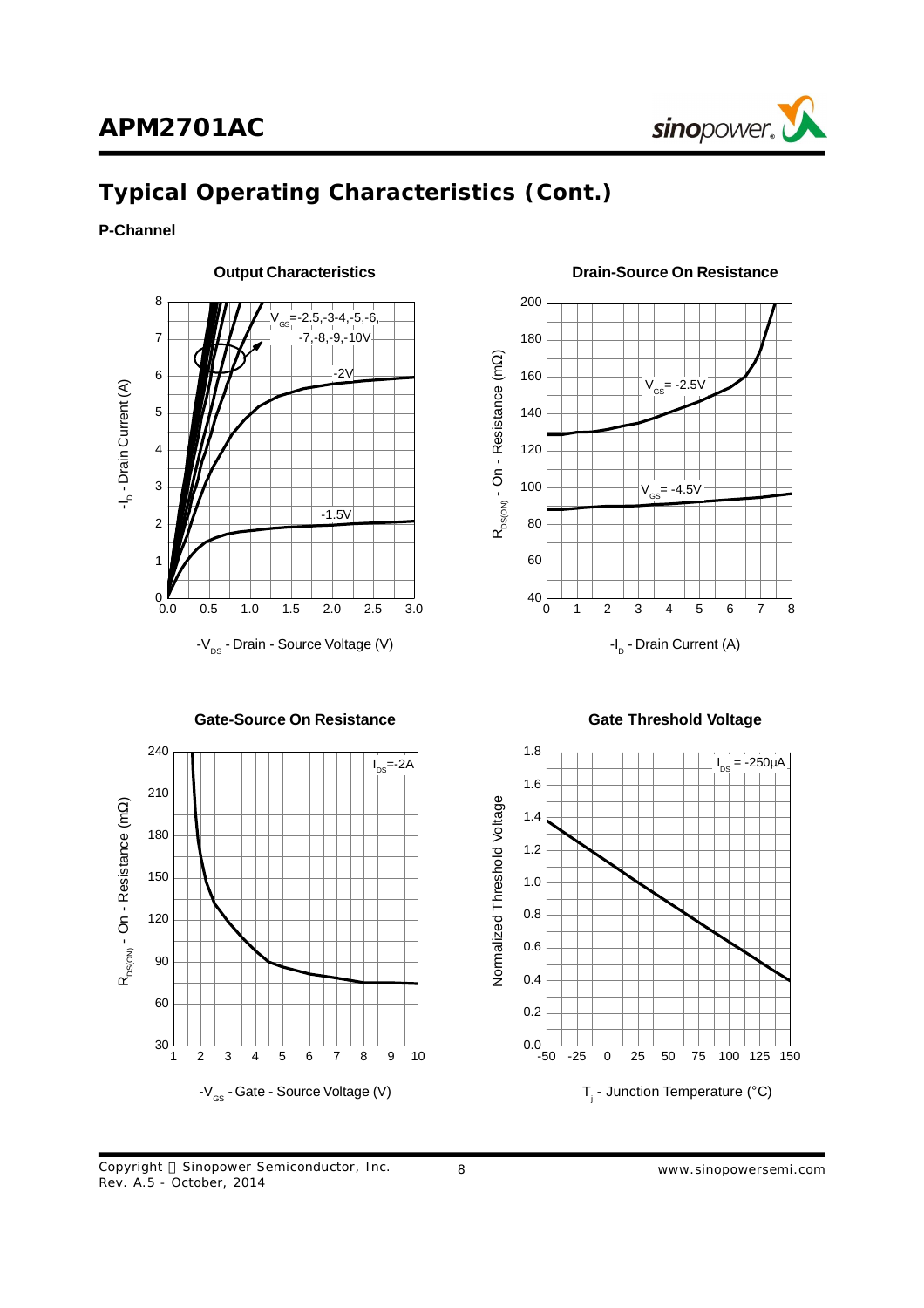

### **P-Channel**



### **Drain-Source On Resistance Source-Drain Diode Forward**



**Capacitance Capacitance Capacitance Capacitance Capacitance Capacitance Capacitance Capacitance Capacitance Capacitance Capacitance Capacitance Capacitance Capacitance Capacitance Capacitance Capacitance Capacitance Capac** 



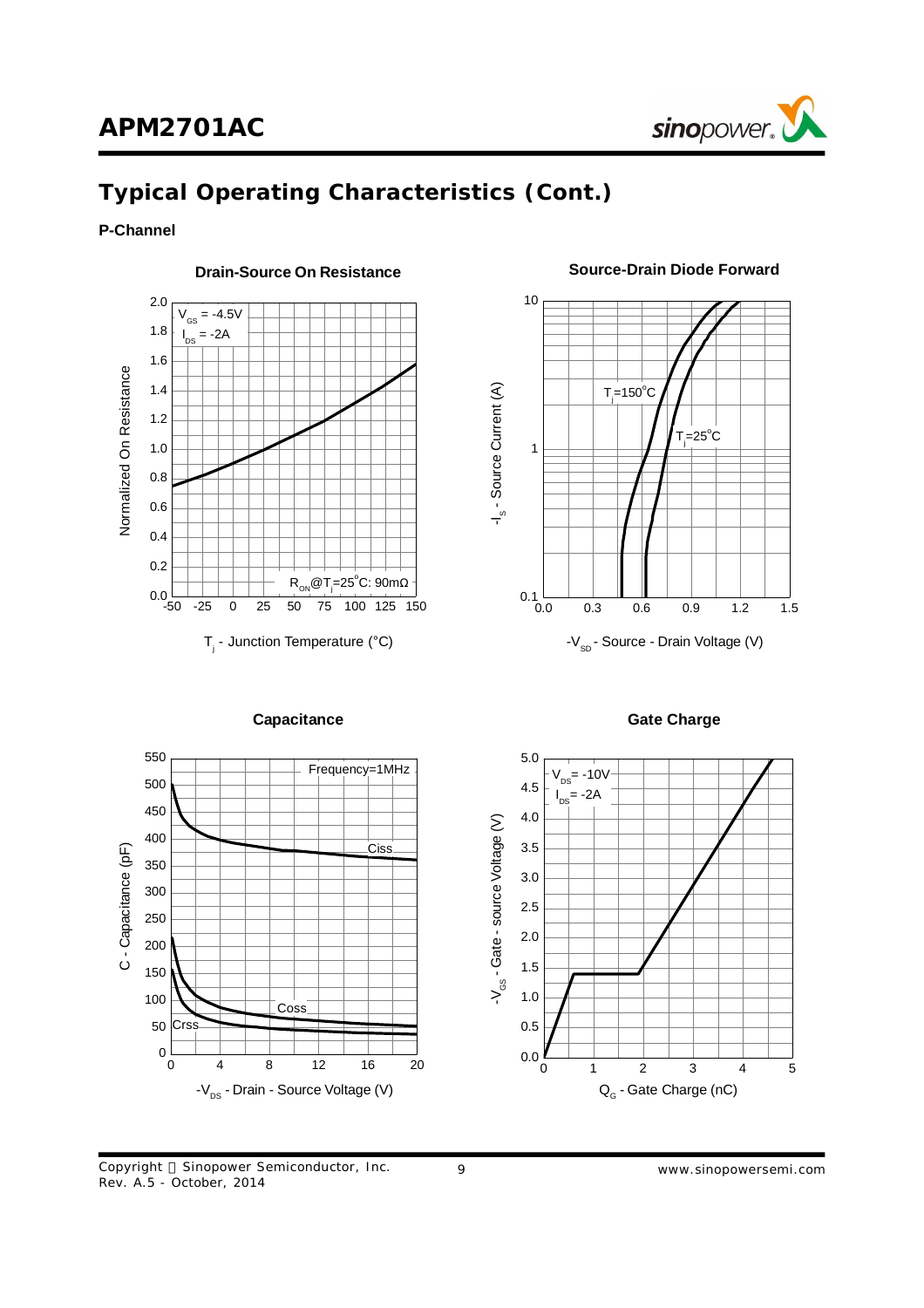

## **Avalanche Test Circuit and Waveforms**



## **Switching Time Test Circuit and Waveforms**

**N Channel**



Copyright © Sinopower Semiconductor, Inc. Rev. A.5 - October, 2014





10 *www.sinopowersemi.com*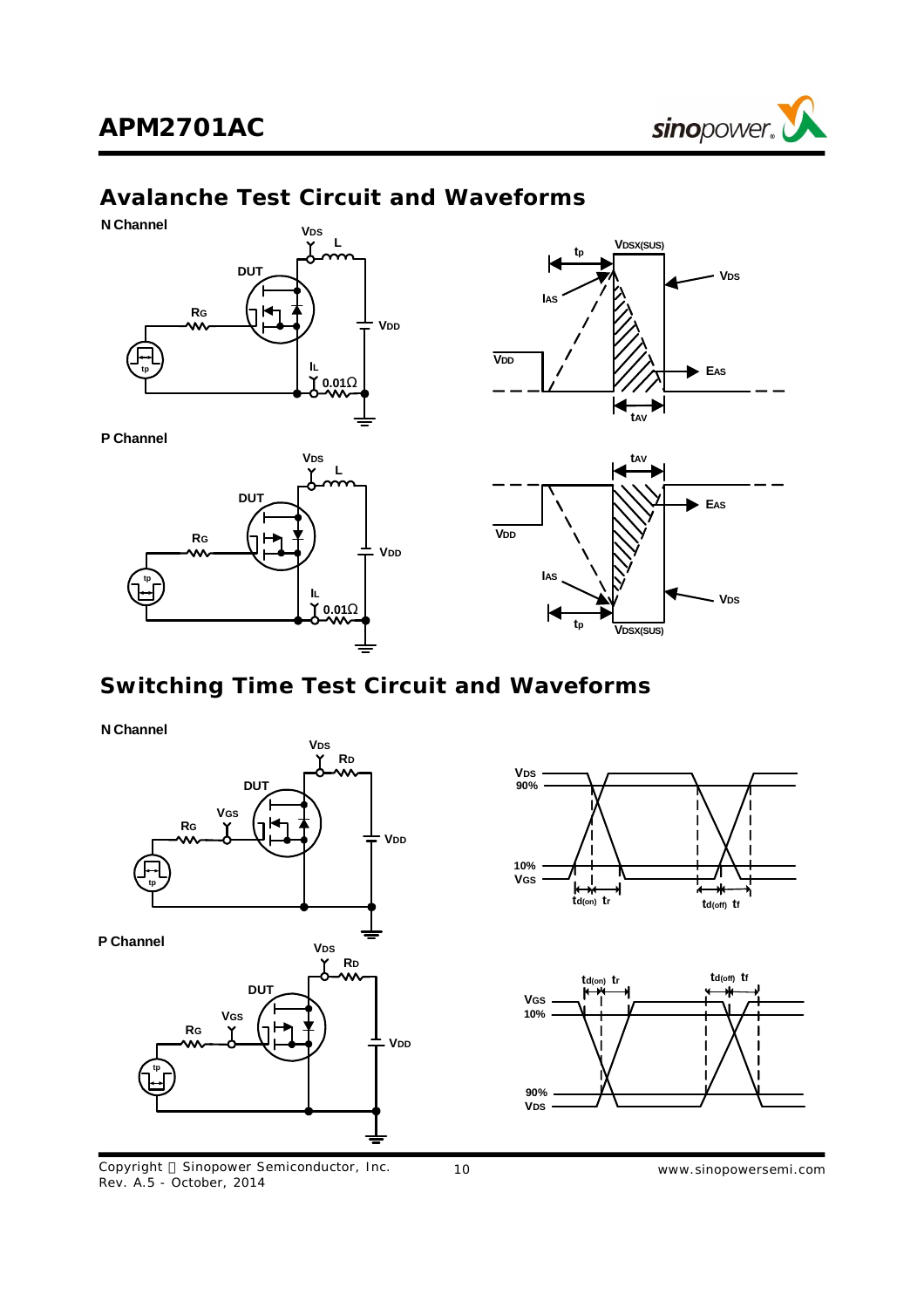

# **Package Information**

**SOT-23-6**



|                            | SOT-23-6           |             |             |               |  |
|----------------------------|--------------------|-------------|-------------|---------------|--|
| <b>LORE-<m< b=""></m<></b> | <b>MILLIMETERS</b> |             |             | <b>INCHES</b> |  |
|                            | MIN.               | MAX.        | MIN.        | MAX.          |  |
| A                          |                    | 1.25        |             | 0.049         |  |
| A <sub>1</sub>             | 0.00               | 0.05        | 0.000       | 0.002         |  |
| A <sub>2</sub>             | 0.90               | 1.20        | 0.035       | 0.047         |  |
| b                          | 0.30               | 0.50        | 0.012       | 0.020         |  |
| C                          | 0.08               | 0.22        | 0.003       | 0.009         |  |
| D                          | 2.70               | 3.10        | 0.106       | 0.122         |  |
| E                          | 2.60               | 3.00        | 0.102       | 0.118         |  |
| E1                         | 1.40               | 1.80        | 0.055       | 0.071         |  |
| e                          | 0.95 BSC           |             |             | 0.037 BSC     |  |
| e1                         | 1.90 BSC           |             |             | 0.075 BSC     |  |
| L                          | 0.30               | 0.60        | 0.012       | 0.024         |  |
| θ                          | $0^{\circ}$        | $8^{\circ}$ | $0^{\circ}$ | $8^{\circ}$   |  |





Note : 1. Follow JEDEC TO-178 AB.

 2. Dimension D and E1 do not include mold flash, protrusions or gate burrs. Mold flash, protrusion or gate burrs shall not exceed 10 mil per side.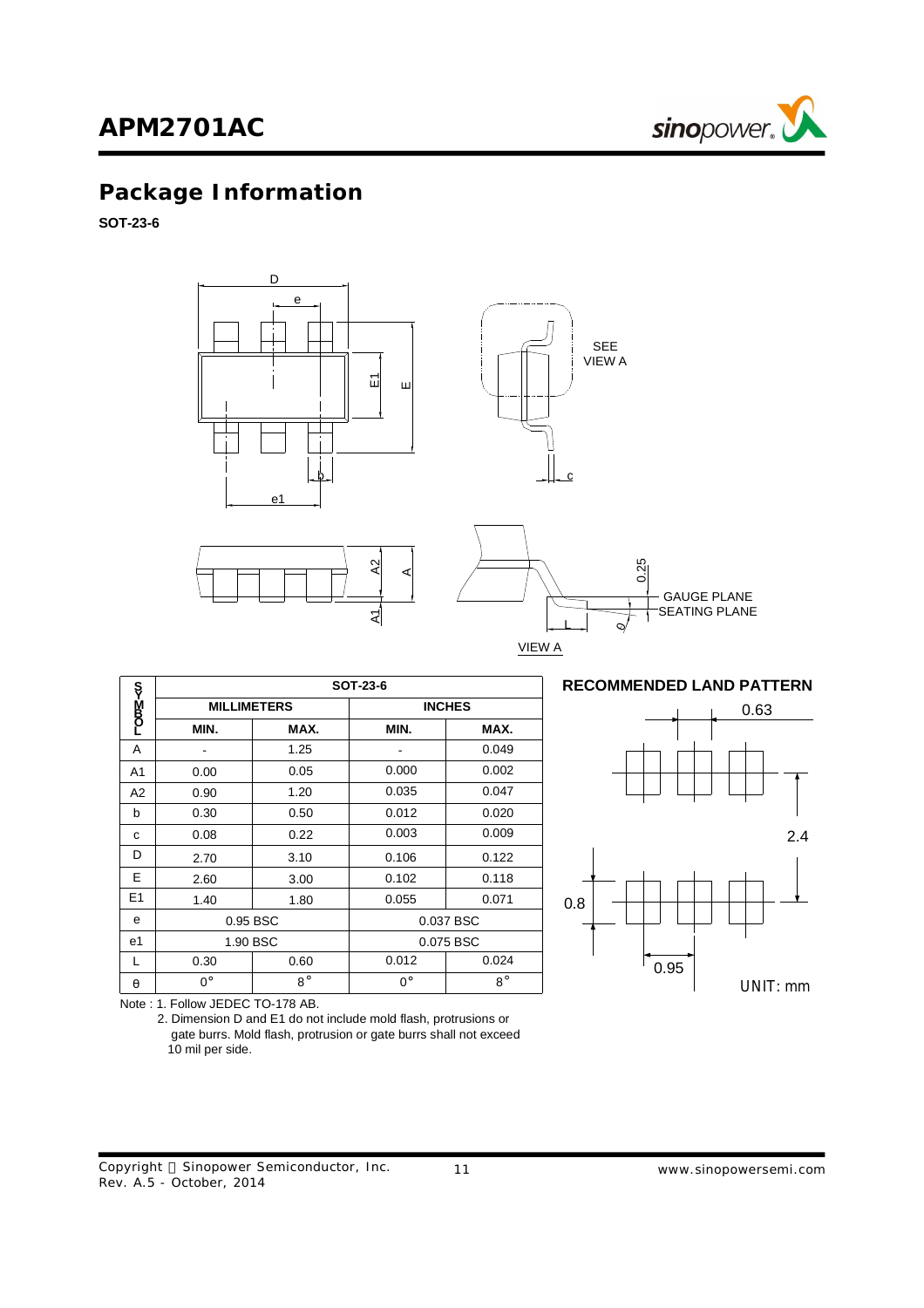

# **Carrier Tape & Reel Dimensions**



| Application | A              |                | Τ1                      | C                        | d              |                         | W              | E1                            |                |
|-------------|----------------|----------------|-------------------------|--------------------------|----------------|-------------------------|----------------|-------------------------------|----------------|
|             | 178.0±2.00     | 50 MIN.        | $8.4 + 2.00$<br>$-0.00$ | $13.0 + 0.50$<br>$-0.20$ | 1.5 MIN.       | 20.2 MIN.               |                | 8.0±0.30 1.75±0.10            | $3.5 \pm 0.05$ |
| SOT-23-6    | P <sub>0</sub> | P <sub>1</sub> | P <sub>2</sub>          | D <sub>0</sub>           | D <sub>1</sub> |                         | A <sub>0</sub> | B <sub>0</sub>                | K0             |
|             | $4.0\pm0.10$   | $4.0 \pm 0.10$ | $2.0 \pm 0.05$          | $1.5 + 0.10$<br>$-0.00$  | 1.0 MIN.       | $0.6 + 0.00$<br>$-0.40$ |                | 3.20±0.20 3.10±0.20 1.50±0.20 |                |

(mm)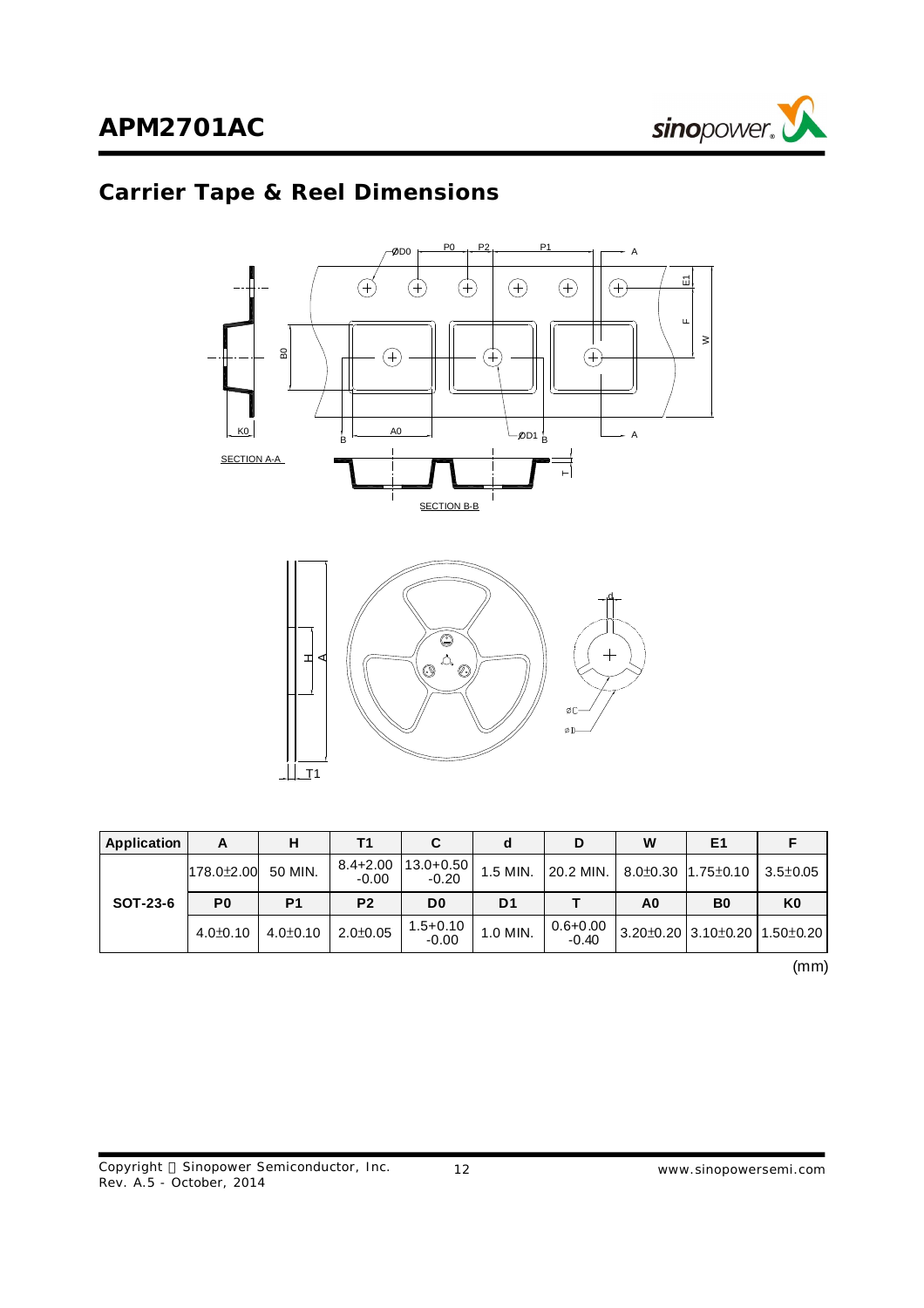

## **Taping Direction Information**

**SOT-23-6**



# **Classification Profile**

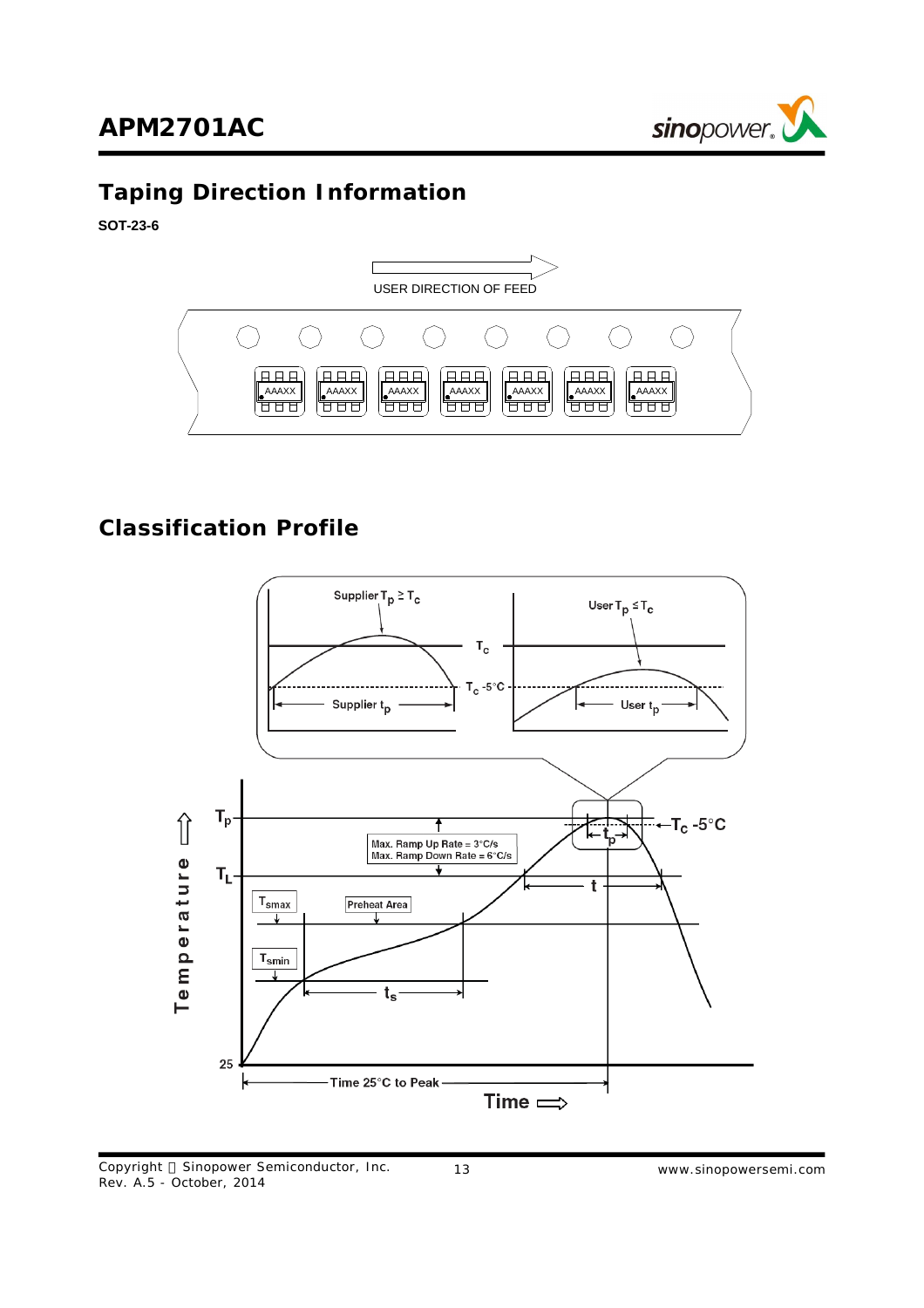# **APM2701AC ®**



## **Disclaimer**

Sinopower Semiconductor, Inc. (hereinafter "Sinopower") has been making great efforts to development high quality and better performance products to satisfy all customers' needs. However, a product may fail to meet customer's expectation or malfunction for various situations.

All information which is shown in the datasheet is based on Sinopower's research and development result, therefore, Sinopower shall reserve the right to adjust the content and monitor the production.

In order to unify the quality and performance, Sinopower has been following JEDEC while defines assembly rule. Notwithstanding all the suppliers basically follow the rule for each product, different processes may cause slightly different results.

The technical information specified herein is intended only to show the typical functions of and examples of application circuits for the products. Sinopower does not grant customers explicitly or implicitly, any license to use or exercise intellectual property or other rights held by Sinopower and other parties. Sinopower shall bear no responsible whatsoever for any dispute arising from the use of such technical information.

The products are not designed or manufactured to be used with any equipment, device or system which requires an extremely high level of reliability, such as the failure or malfunction of which any may result in a direct threat to human life or a risk of human injury. Sinopower shall bear no responsibility in any way for use of any of the products for the above special purposes. If a product is intended to use for any such special purpose, such as vehicle, military, or medical controller relevant applications, please contact Sinopower sales representative before purchasing.